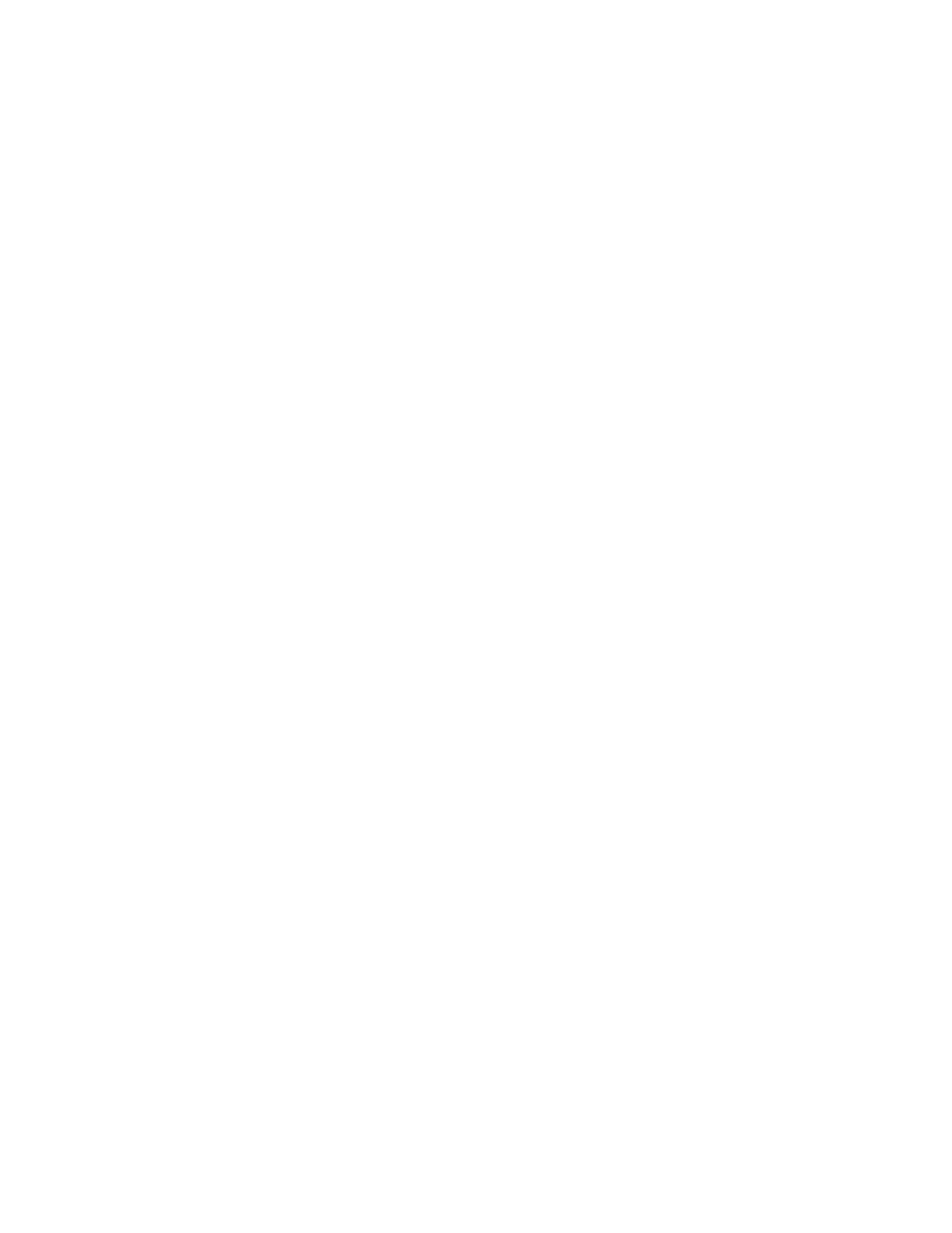#### **QUANSYS: BIOSCIENCES**

### **TABLE OF CONTENTS**

| Name and Intended Use                                 | 2  |
|-------------------------------------------------------|----|
| Principle of the Assay                                | 2  |
| Sample Collection and Storage                         | 4  |
| <b>Important Precautions</b>                          | 4  |
| Do                                                    | 5  |
| Do Not                                                | 5  |
| Kit Contents, Preparation, & Storage                  | 6  |
| Other Required Materials: Instruments and Accessories | 7  |
| <b>Assay Preparation</b>                              | 8  |
| Assay Procedure                                       | 8  |
| Analyzing a Q-Plex <sup>™</sup> Image                 | 11 |
| Appendix A: Plate Washing Methods                     | 12 |
| Automated Wash Method                                 | 12 |
| Multichannel Pipette Wash Method                      | 13 |
| <b>Abbreviated Protocol</b>                           | 14 |
| Plate Diagram                                         | 15 |
| <b>Notes</b>                                          | 16 |
|                                                       |    |

| Symbol     | <b>Explanation</b>      |  |
|------------|-------------------------|--|
| <b>REF</b> | Catalog Number          |  |
| <b>LOT</b> | Lot Number              |  |
|            | Use By YYYY-MM-DD       |  |
|            | Temperature Limitation  |  |
|            | Manufacturer            |  |
|            | Keep Away From Sunlight |  |

Manufactured and Distributed by: Quansys Biosciences 365 North 600 West Logan, Utah 84321, USA TEL: (888) 782-6797 E-MAIL: INFO@QUANSYSBIO.COM

> For International Distributors see: http://www.quansysbio.com/distributors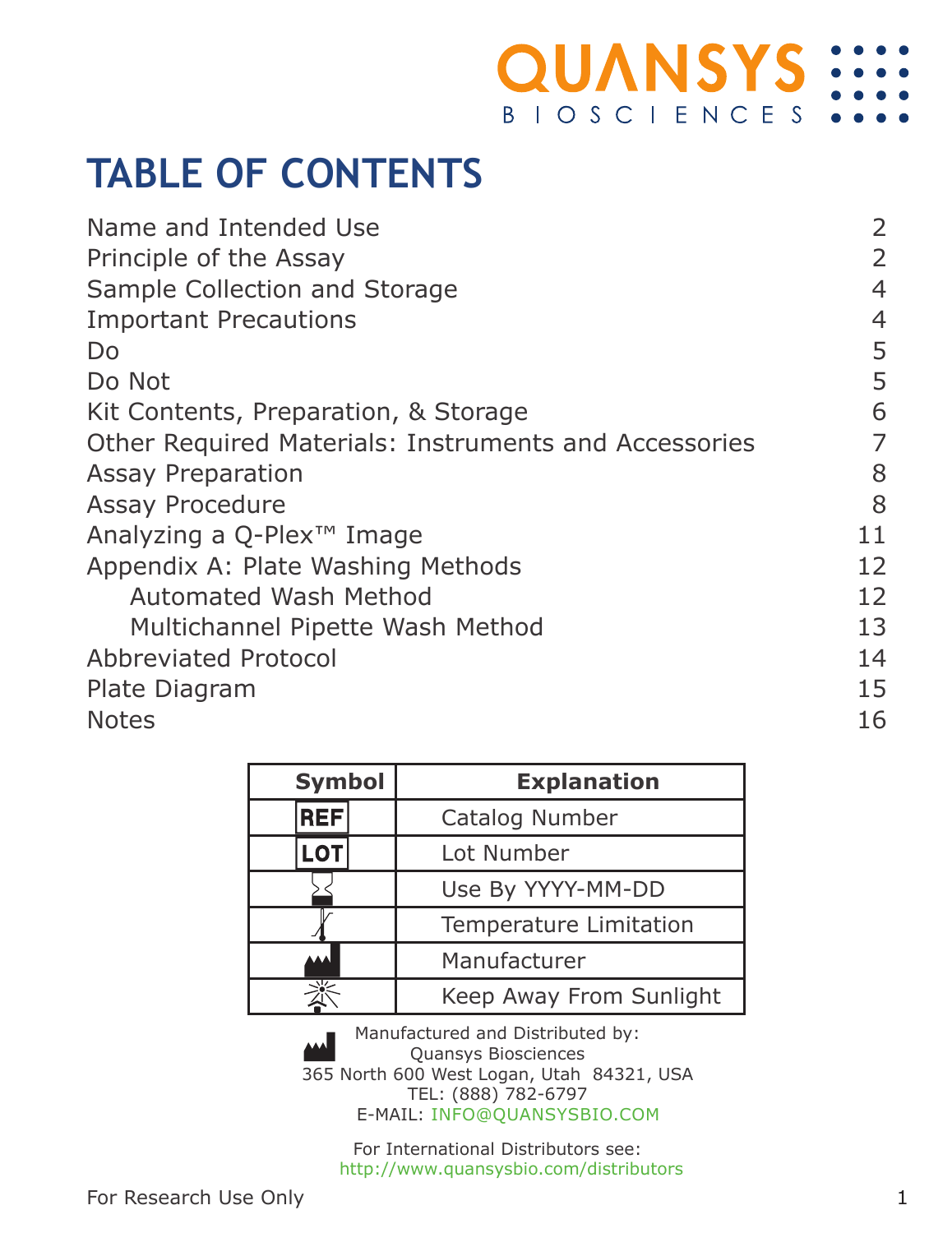### **NAME AND INTENDED USE**

#### **Q-Plex™ Human Micronutrient (7-plex) Quansys Biosciences Catalog Number 565149HU**

The Q-Plex Human Micronutrient (7-plex) is a quantitative chemiluminescent assay (ELISA) allowing concurrent measurement in heparin plasma samples of AGP, CRP, Ferritin, HRP2, RBP4, sTfR and Thyroglobulin biomarkers.

#### **PRINCIPLE OF THE ASSAY**

This multiplex assay is based on the microplate sandwich enzyme immunoassay technique for the measurement of Ferritin, HRP2, sTfR and Thyroglobulin and the microplate competitive enzyme immunoassay technique for the measurement of AGP, CRP and RBP4.

The Ferritin, HRP2, sTfR and Thyroglobulin assays use two different antibodies specific for their respective targets. Samples or calibrators are pipetted into wells of a microplate arrayed with analyte specific antibodies that capture Ferritin, HRP2, sTfR and Thyroglobulin, thereby immobilizing Ferritin, HRP2, sTfR and Thyroglobulin to their locations in the array. After washing away any unbound protein, a mixture that contains biotinylated analyte specific antibodies is added. The biotinylated antibodies complete the sandwich for each specific arrayed analyte. After washing away unbound biotinylated antibody, streptavidin-horseradish peroxidase (SHRP) is added. Following an additional wash, the amount of SHRP remaining on each location of the array is proportional to the amount of Ferritin, HRP2, sTfR and Thyroglobulin initially captured.

The AGP, CRP and RBP4 assays use an antibody specific for their respective targets. Samples or calibrators are pipetted into wells of a microplate arrayed with immobilized analyte specific antibodies that capture AGP, CRP and RBP4. During the sample incubation, AGP, CRP and RBP4 present in a sample competes with a fixed amount of biotin-labeled AGP, CRP and RBP4 for sites on the immobilized antibody. This is followed by a wash to remove excess biotin-labeled AGP, CRP and RBP4 and unbound protein. At this point of the multiplex protocol, the competitive assays act as spectators during the biotinylated antibody incubation step of the sandwich assays. After washing away unbound biotinylated antibody, SHRP is added. Following an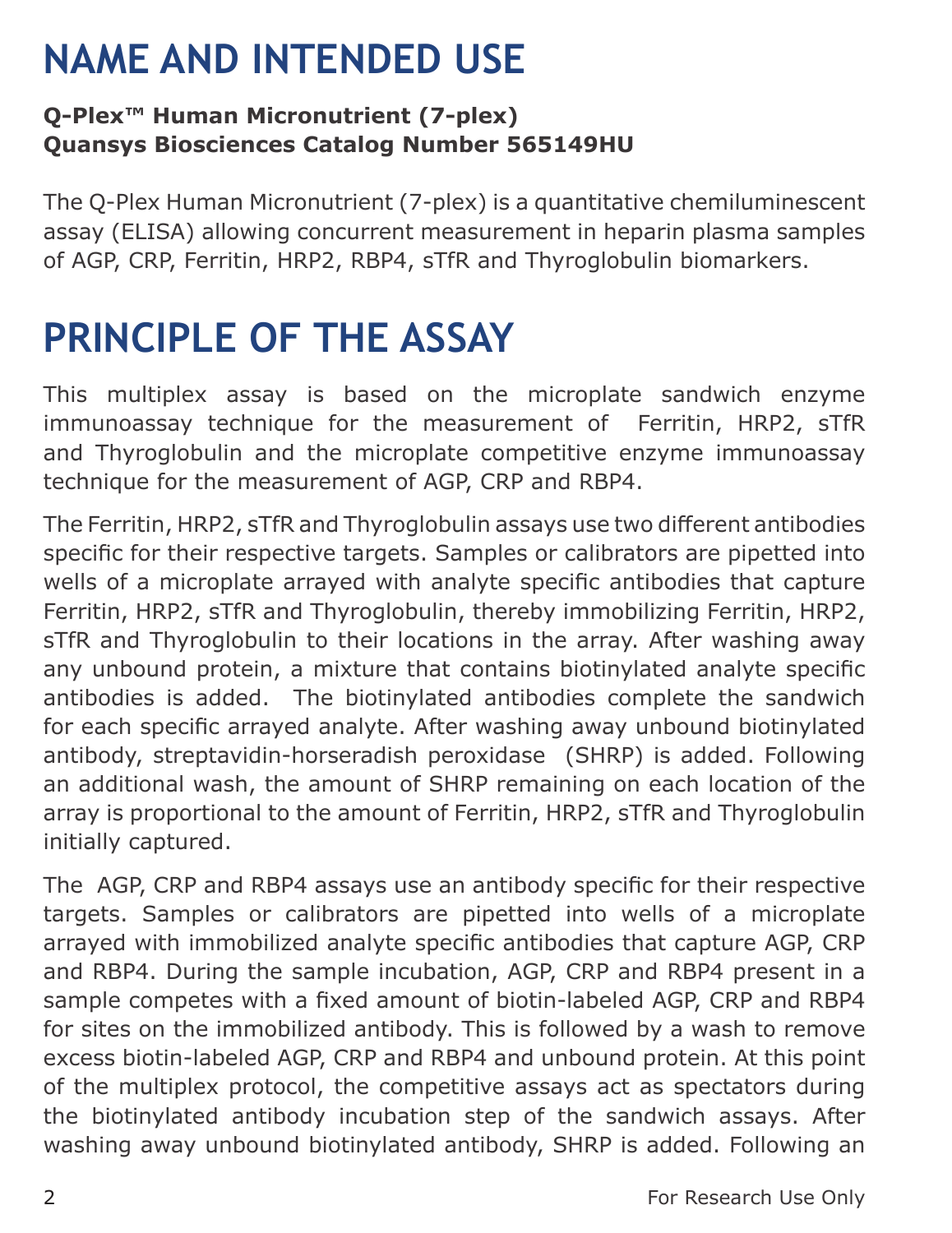additional wash, the amount of SHRP remaining on each location of the array is inversely proportional to the amount of AGP, CRP and RBP4 initially present in a sample.

The amount of conjugated enzyme on each location of the array is measured with the addition of a chemiluminescent substrate.

#### **Assay Ranges**

Please refer to accompanying In-Kit Certificate of Analysis.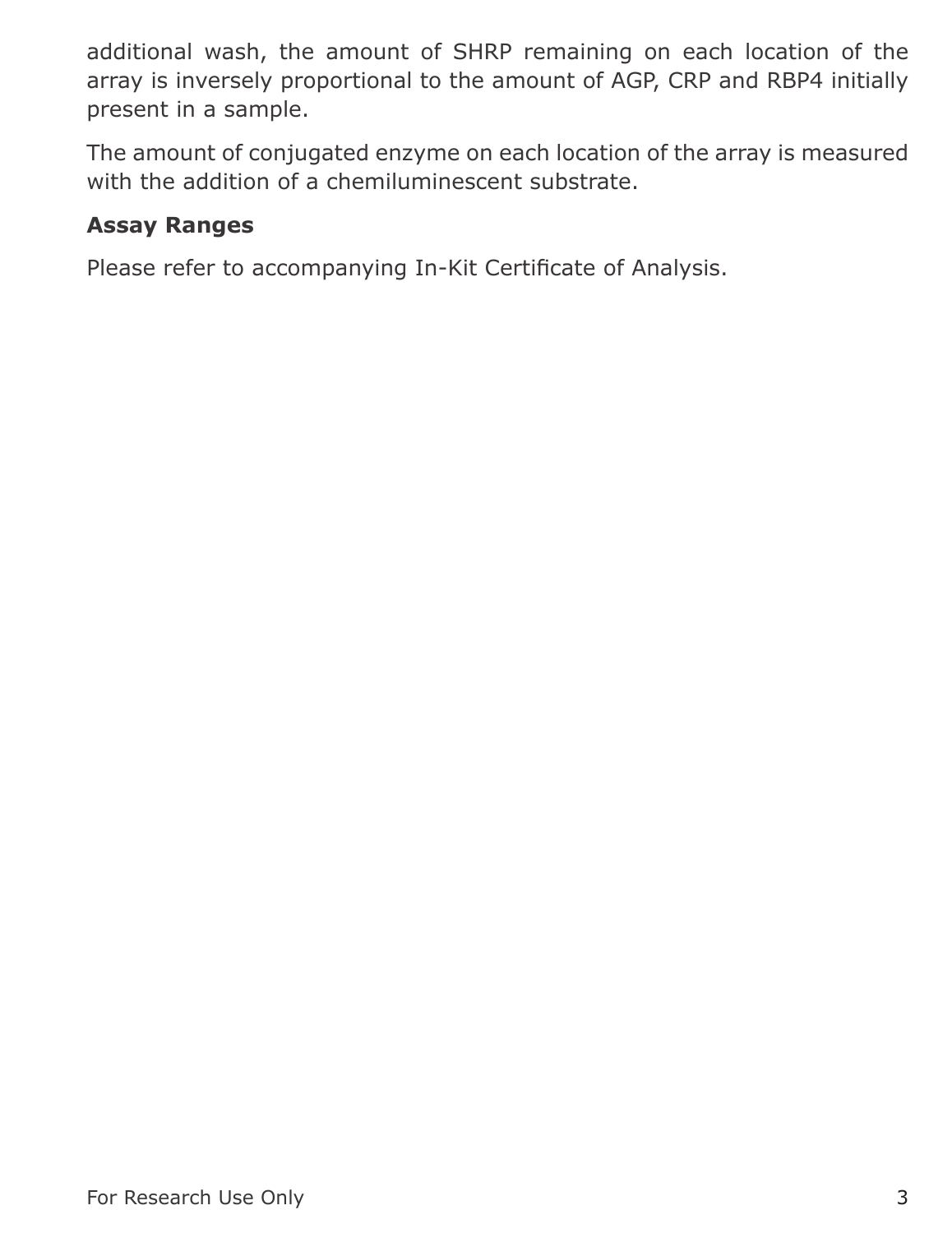## **SAMPLE COLLECTION AND STORAGE**

The sample collection and storage conditions are intended as general guidelines. Sample stability has not been evaluated.

**Plasma** - Collect plasma using heparin as an anticoagulant. Centrifuge for 15 minutes at 1000 x g within 30 minutes of collection. Assay immediately or aliquot and store samples at  $\leq$  -20 °C. Avoid repeated freeze-thaw cycles.

#### **IMPORTANT PRECAUTIONS**

- 1. Read all instructions before beginning test.
- 2. For research use only. Not for use in diagnostic procedures.
- 3. The kit should not be used beyond the expiration date on the kit label.
- 4. If running multiple kits, a calibration curve must be included for each 96-well plate. The curve from one plate cannot be used to calculate sample values from other plates.
- 5. Do not mix or substitute reagents with those from other kits or lots.
- 6. All products are carefully validated, however due to the variability encountered in biological buffers and sample matrices, the possibility of interference or sample matrix effects cannot be excluded.
- 7. Warning: The calibrator contains components of human origin. These components have been tested at the donor level and found negative for HBsAg, HIV-1 and HIV-2 antibodies, and HCV. However, consider all materials as potentially infectious and use only approved guidelines for the proper handling and disposal of infectious material.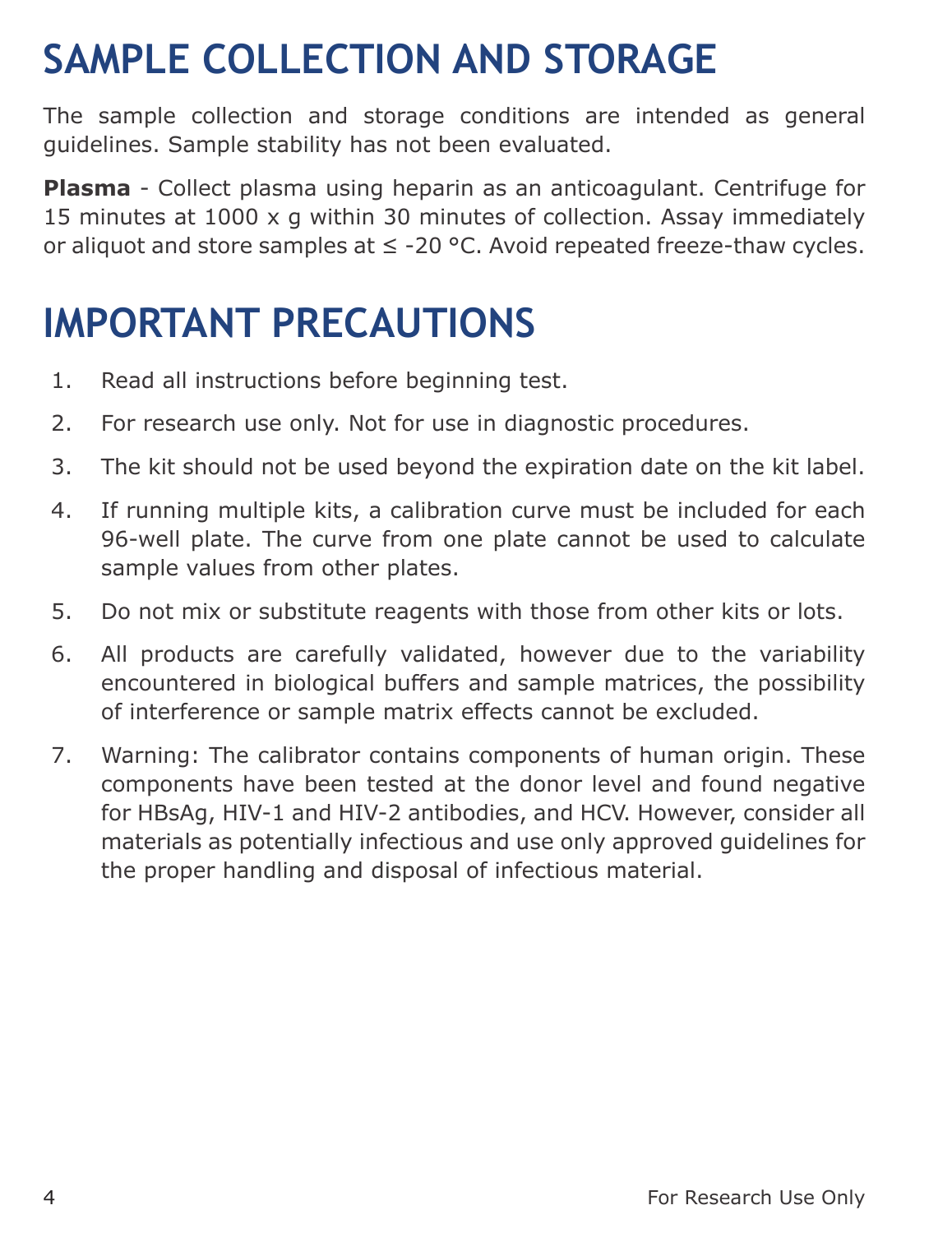## **DO**

- Do set up and practice using the Q-View™ Imager Pro or Q-View™ Imager LS before starting the assay.
- Do be exact when setting shaker speed to 500 RPM.
- Do dilute all samples at least 1:10 (one part sample to nine parts diluent) with the provided sample diluent to prevent false positives, and mix thoroughly.
- Pre-wet pipette tips three times by drawing up the liquid into the pipette and then dispensing back into the original vessel prior to the addition of samples or calibrators to the microplate.
- Do load all calibrators and samples into the microplate within 10 minutes of each other.
- Do be exact with incubation times, particularly the streptavidinhorseradish peroxidase (SHRP) incubation.
- Do be exact when mixing Substrate A and B2 and mix thoroughly.

## **DO NOT**

- Do not allow the plate to dry out between steps.
- Do not allow the substrate or SHRP to be exposed to UV light, as this may degrade it.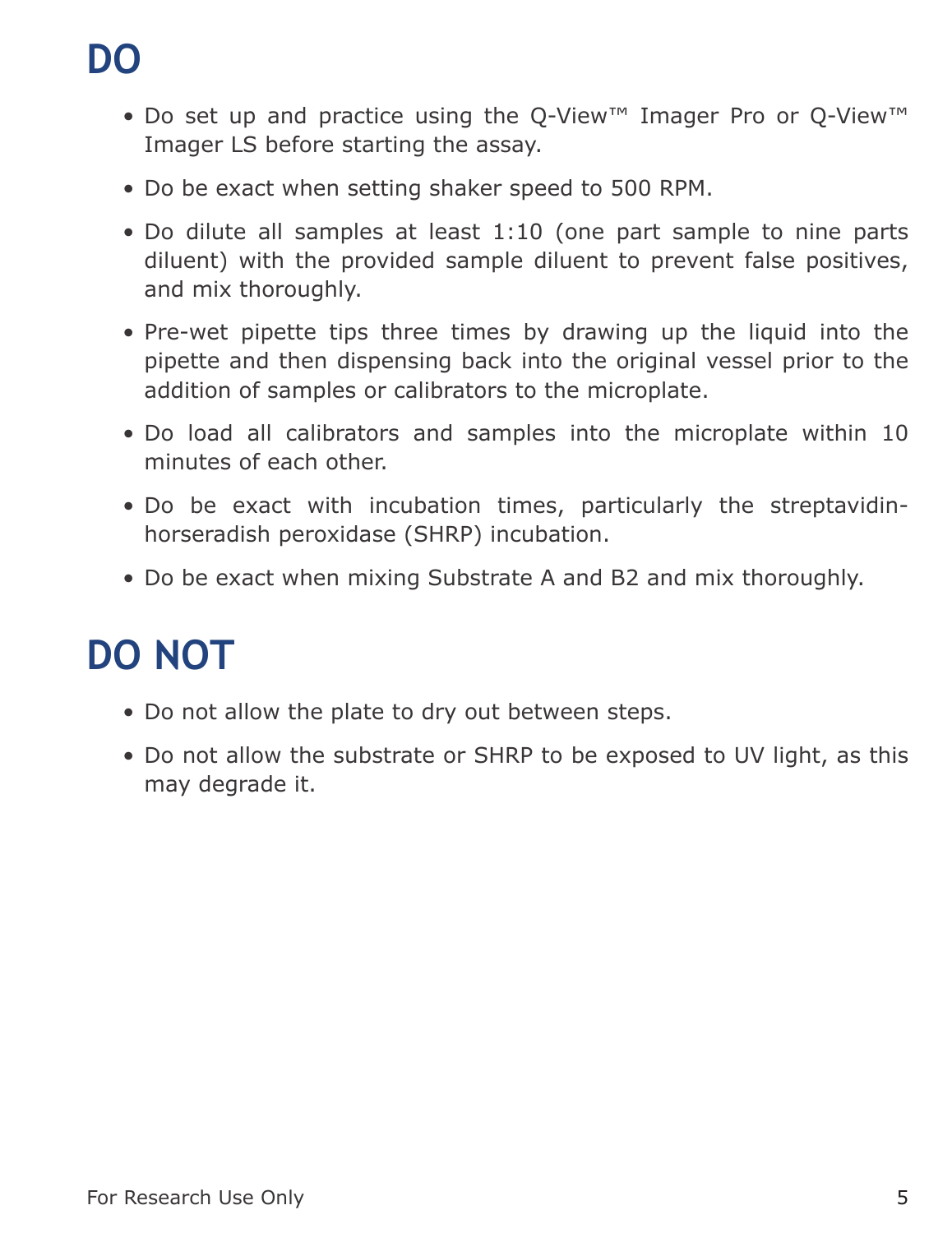## **KIT CONTENTS, PREPARATION, & STORAGE**

**Unopened Kit** -  $\sqrt{\ }$  Store at 2 - 8°C. Do not use past kit expiration date. Do not re-use the kit.

| <b>Part/Description</b>                                                                                                                                      | Storage of opened/reconstituted material                                                                                                                                      |  |
|--------------------------------------------------------------------------------------------------------------------------------------------------------------|-------------------------------------------------------------------------------------------------------------------------------------------------------------------------------|--|
| Q-Plex <sup>™</sup> Array Microplate<br>Arrayed and blocked 96-well polystyrene microtiter<br>plate                                                          | $\int_{0}^{\infty}$ 2 - 8°C until kit expiration                                                                                                                              |  |
| Wash Buffer Concentrate (20X)<br>Liquid, 50 mL/vial of a concentrated solution of<br>buffered surfactant                                                     |                                                                                                                                                                               |  |
| <b>Sample Diluent</b><br>Liquid, 10 mL/vial of a buffered protein solution<br>with heterophilic antibody and rheumatoid factor<br>blockers and preservatives |                                                                                                                                                                               |  |
| <b>Competitor</b><br>Lyophilized, biotinylated competitive antigen                                                                                           |                                                                                                                                                                               |  |
| <b>Detection Mix</b><br>Liquid, 6 mL/vial of biotinylated antibodies in a<br>buffered protein solution with preservatives                                    |                                                                                                                                                                               |  |
| <b>Calibrator</b><br>Lyophilized, recombinant antigens in a buffered<br>protein base                                                                         | -12 - -20°C until kit expiration<br>Discard unused reconstituted calibrator.                                                                                                  |  |
| <b>Streptavidin-HRP 1X</b><br>Liquid, 6 mL/vial of streptavidin-conjugated<br>horseradish peroxidase                                                         | Do not expose to UV light.<br>2 - 8°C until kit expiration                                                                                                                    |  |
| Substrate A<br>Liquid, 3 mL/vial of stabilized hydrogen peroxide                                                                                             | Do not expose to UV light. Store mixed<br>substrate solution at room temperature (20 - 25°C) for<br>up to 1 week. Store unmixed solutions at 2 - 8°C until<br>kit expiration. |  |
| <b>Substrate B2</b><br>Liquid, 3 mL/vial of stabilized signal enhancer                                                                                       |                                                                                                                                                                               |  |
| Plate Seals (3)<br>Adhesive strips                                                                                                                           | Non-perishable                                                                                                                                                                |  |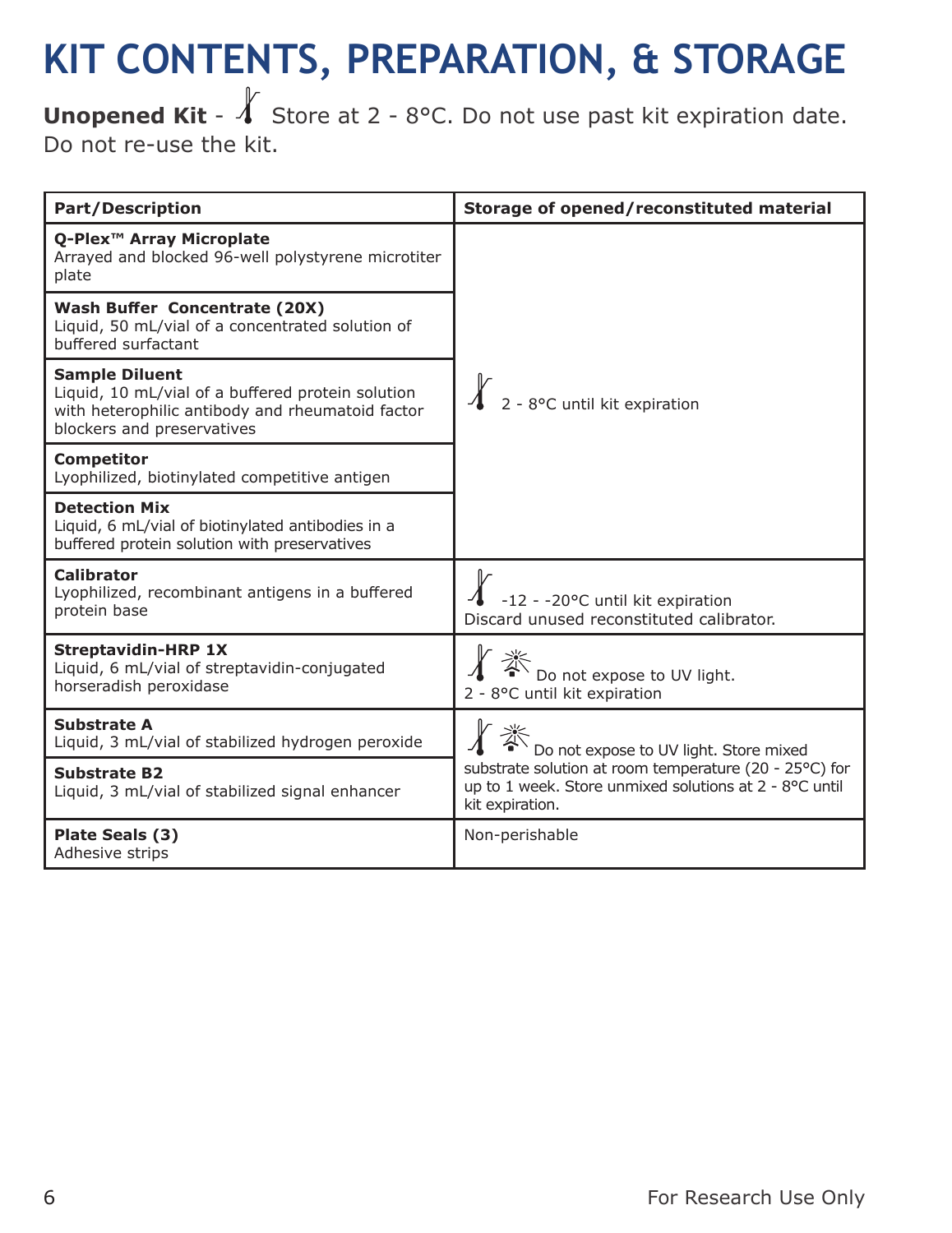#### **OTHER REQUIRED MATERIALS: INSTRUMENTS AND ACCESSORIES**

In addition to the kit contents listed, the following materials are required to run this assay.

- 1. Multichannel pipette (20-200 μL) and/or a single channel pipette (20- 200 μL) and tips
- 2. Polypropylene tubes or polypropylene 96-well plate(s) for sample and calibrator preparation
	- a. Recommended: Nunc® MicroWell™ 96-Well Plates, Polypropylene, 249944; Eppendorf® LoBind Protein or Genomic Microcentrifuge Tubes, 022431102
- 3. Q-View™ Imager and Software
- 4. Microplate shaker
	- a. For example: Barnstead/labline 4625 titer plate shaker, IKA MTS 2/4 for 2 or 4 microtiter plates, or equivalent, capable of 500 RPM.
- 5. Deionized water
- 6. Microplate washer (An optional multichannel pipette protocol is provided in Appendix A.)
- 7. Graduated cylinder for the preparation of wash buffer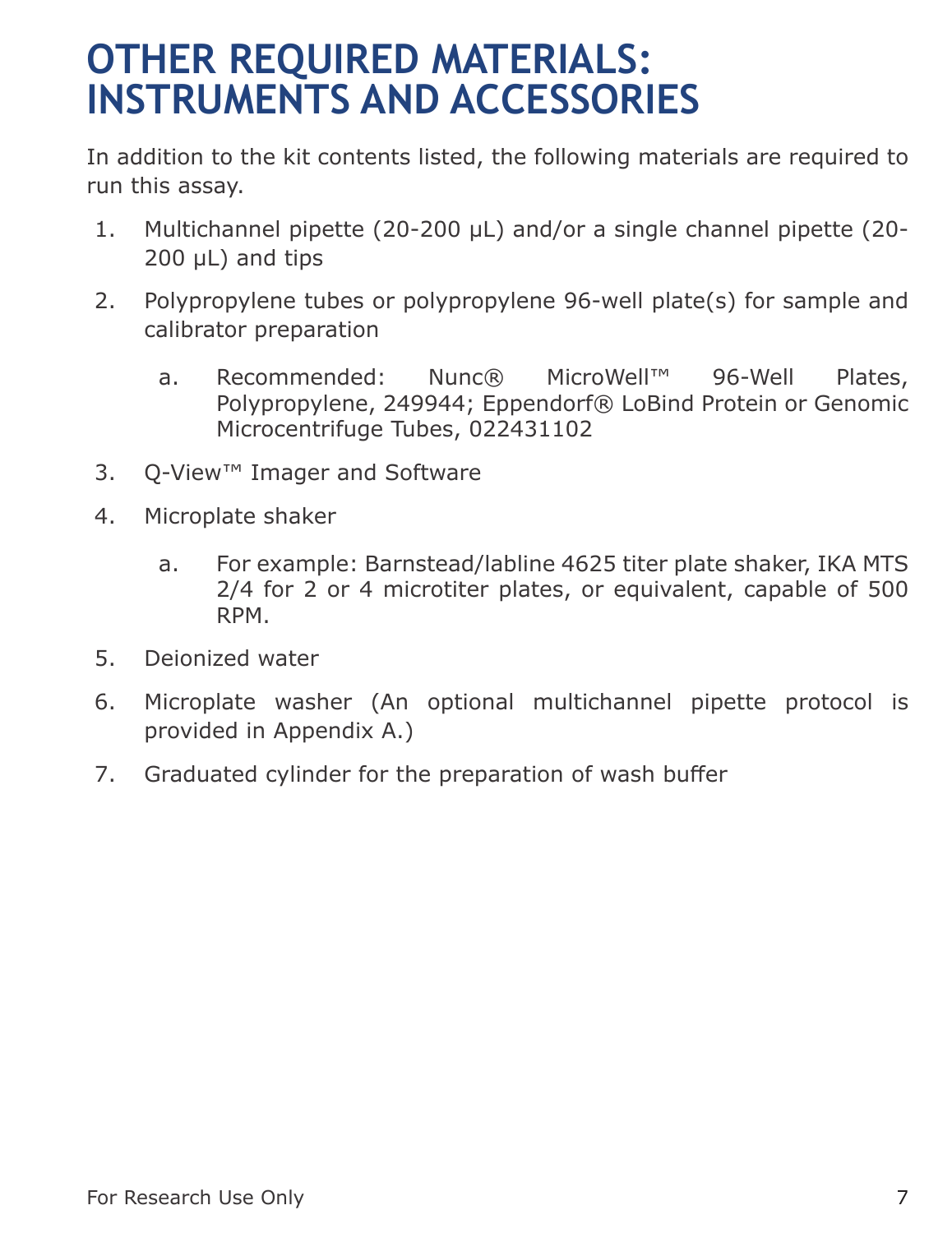### **ASSAY PREPARATION**

- 1. Install the Q-View™ Software on the computers that will be used for analysis or operating a Q-View Imager Pro or Q-View Imager LS.
- 2. Set up the imager. For imager-specific instructions, see www.quansysbio.com/manuals.
- 3. Set the plate shaker to 500 RPM.
- 4. Prepare the Wash Buffer: Place 50 mL of the 20X concentrate into 950 mL deionized water, and mix thoroughly.
- 5. Prepare Sample Diluent: Add 1 mL of Sample Diluent to Competitor Mix. Allow Competitor to sit for 5 minutes. Mix thoroughly. Return the 1 mL back into the remaining 9 mL vial of Sample Diluent. Mix thoroughly.
- 6. Prepare Calibrator: Reconstitute using Sample Diluent containing competitor with the volume on the In-Kit Certificate of Analysis which accompanies the kit. Allow Calibrator to sit for 5 minutes. Mix thoroughly.
- 7. Allow Substrate A and B2 to come to room temperature (20-25°C). Fifteen minutes prior to use, combine 3 mL of Substrate A with 3 mL of Substrate B2, and mix gently. **Do not expose to UV light. Store at room temperature (20-25°C) after mixing.**

#### **ASSAY PROCEDURE**

**Allow all reagents to equilibrate to room temperature (20-25°C) before use and prepare as directed by the previous sections. It is recommended that all calibrators, samples, and controls be assayed in duplicate.**

- 1. Using the previously reconstituted calibrator, prepare an 8-point calibration curve (7 points plus 1 blank) in either polypropylene tubes or a polypropylene 96-well plate.
	- a. Pipette 200 μL of prepared calibrator into the first tube or well.
- 8 **8 Box 100 For Research Use Only 6 For Research Use Only** b. Place 120 μL of prepared sample diluent into the other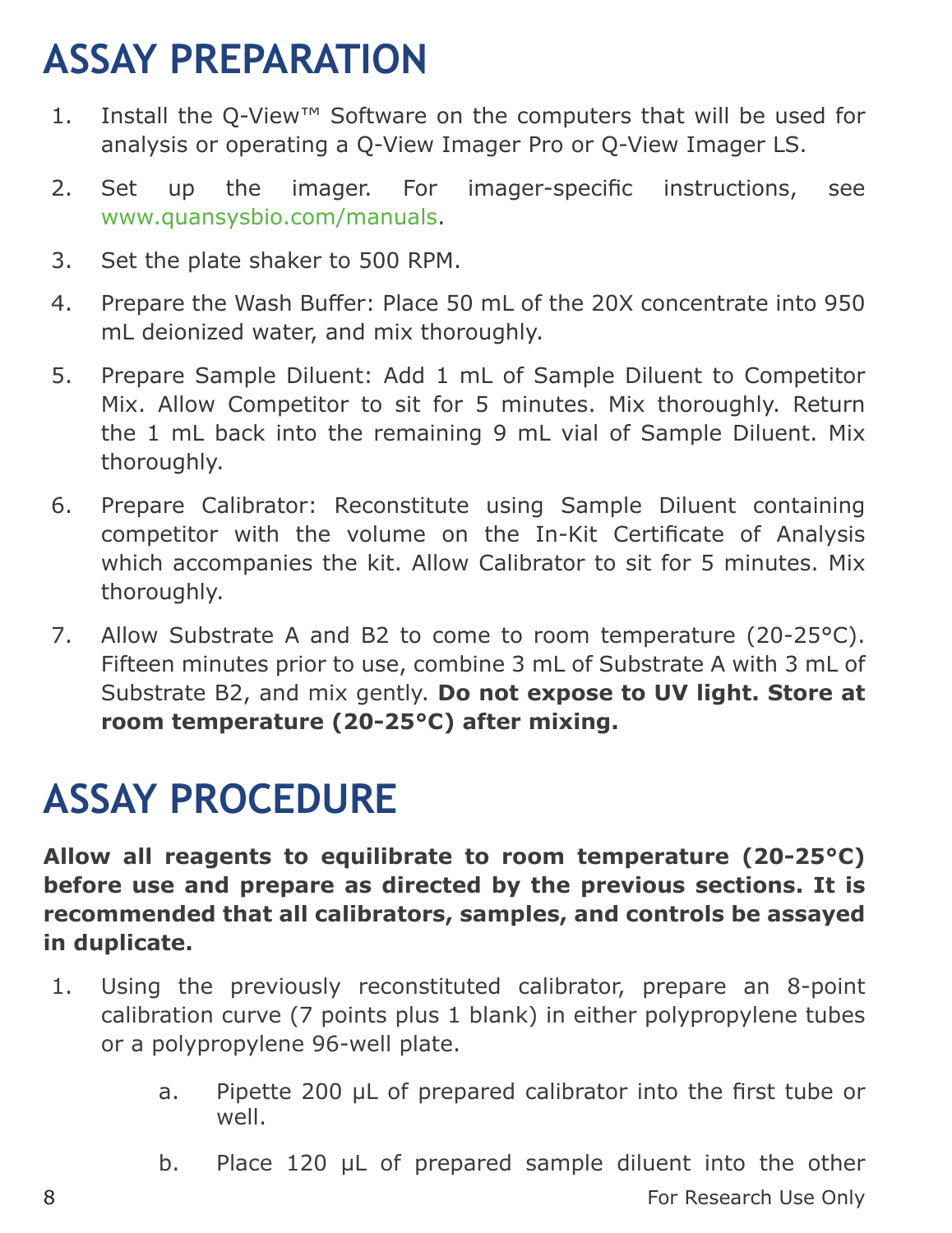seven tubes or wells.

c. Transfer 60 μL of the undiluted prepared calibrator from the first tube into the second, mix thoroughly, and repeat the transfer from tube to tube for 5 more points, leaving the last tube without any prepared calibrator. This process is diagrammed above. The undiluted prepared calibrator serves as the high point of the standard curve. The prepared sample diluent serves as the negative.



2. Prepare plasma samples by diluting 1:10 (one part sample to nine parts prepared sample diluent) with enough prepared sample diluent to have 50 μL per well in either polypropylene tubes or a polypropylene 96-well plate.

*Note:* If you anticipate that your analyte concentrations will be greater than the high point of the calibration curves as reported on the In-Kit Certificate of Analysis included in the kit, use the prepared sample diluent to dilute your samples further.

- 3. Add 50 μL per well of the calibration curve and samples by pre-wetting the pipette tips three times, drawing up the liquid into your pipette and then dispensing back into the original vessel, aspirating 50 μL and dispensing into the Q-Plex™ Array 96-well plate. Load all samples and calibration curve to the plate within ten minutes.
- 4. Cover the plate with a plate seal provided, and shake on a plate shaker set to 500 RPM for two hours at room temperature (20-25°C).
- 5. Wash the plate three times (see Appendix A).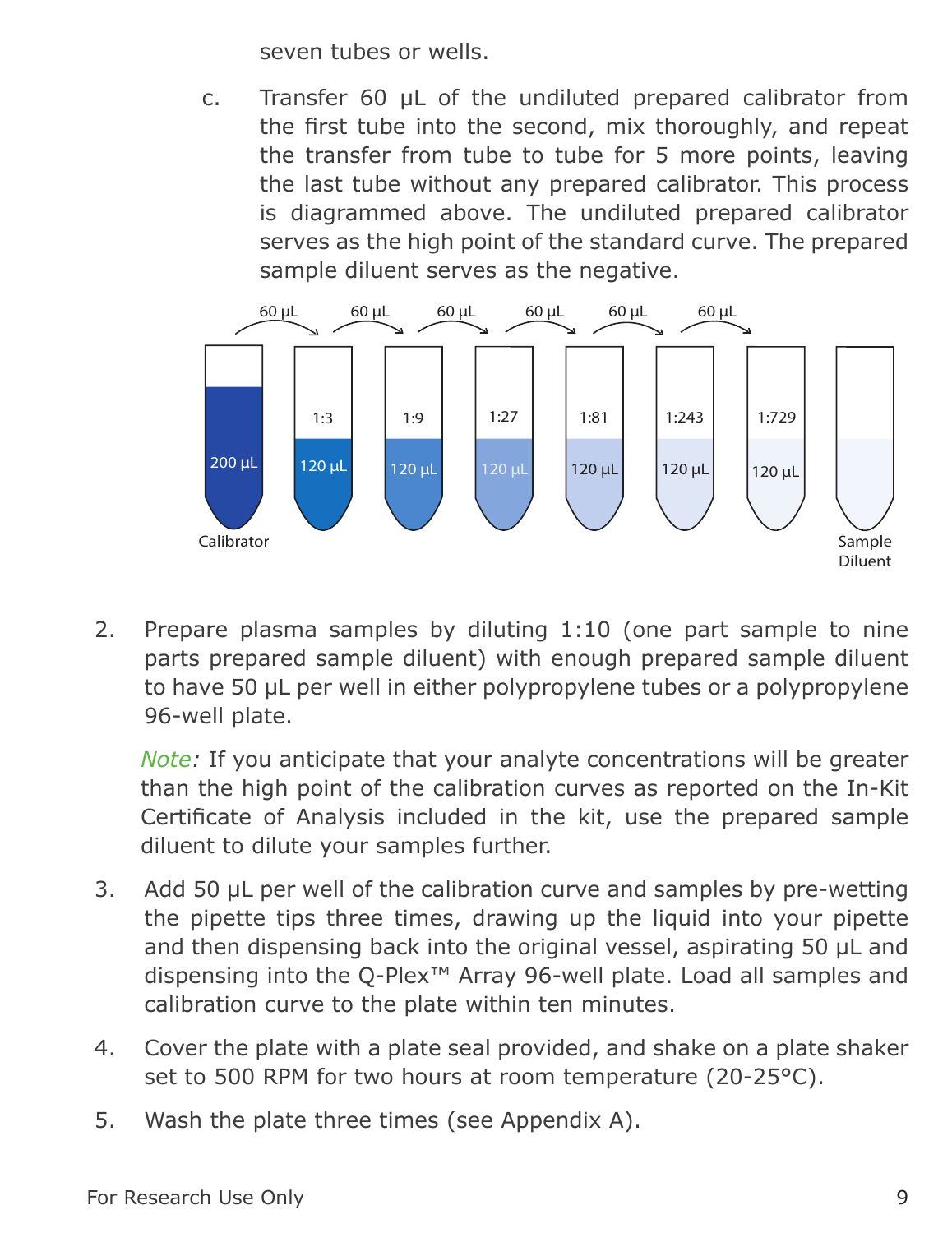- 6. Add 50 μL per well of Detection Mix, cover with a new plate seal, and return to the plate shaker set to 500 RPM for one hour at room temperature (20-25°C).
- 7. Wash the plate three times (see Appendix A).
- 8. Add 50 µL per well of Streptavidin-HRP 1X, cover with a new plate seal, and return to the plate shaker set to 500 RPM for 20 minutes at room temperature (20-25°C).
- 9. Wash the plate six times (see Appendix A).
- 10. Add 50μL per well of previously prepared substrate. Wait no longer than 15 minutes to commence imaging.

*Note:* If imaging cannot commence immediately, protect the plate from drying for up to 15 minutes by dispensing 100 μL of wash buffer into each well of the plate prior to adding the mixed substrate. When ready to image, remove the wash buffer from the plate and add the substrate.

- 11. Place the plate in the Q-View Imager Pro or Q-View Imager LS.
- 12. Open Q-View Software, create or open a project, and click Acquire Image.
- 13. When using a Q-View Imager Pro, set the exposure time to 300 seconds.
- 14. When using a Q-View Imager LS, set the exposure time to 270 seconds and standard image processing.
- 15. Click the Capture Image(s) button. Users may continue on to Well Assignment while images are being captured.

*Note:* Details about these imaging steps are available in the Q-View Software Manual viewable at www.quansysbio.com/manuals or within Q-View Software under **Support > Manual**.

16. Dispose of all used and unused materials. Disposal of waste may differ from country to country. Please refer to local disposal rules.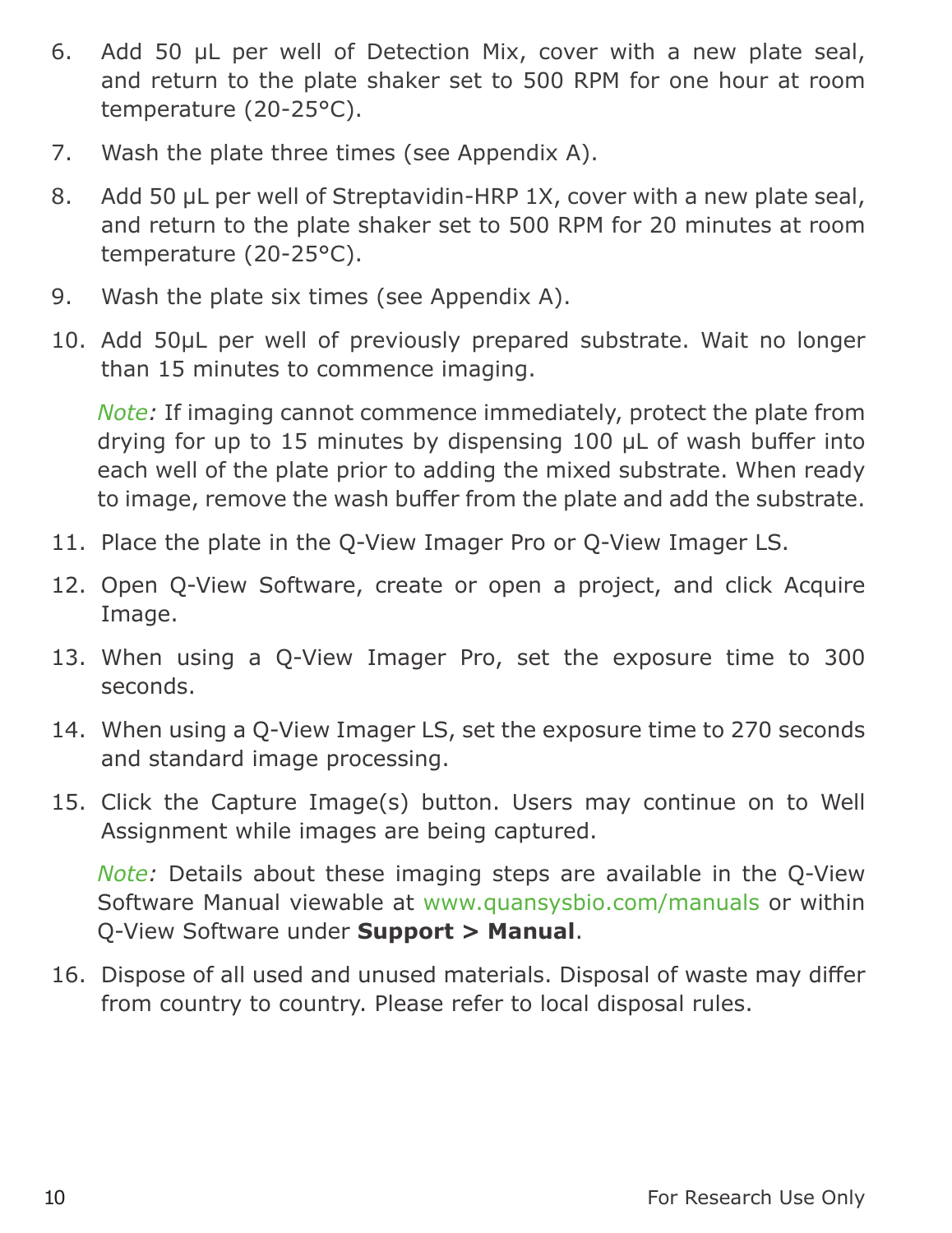#### **ANALYZING A Q-PLEX™ IMAGE**

The following summarizes a general workflow for analyzing a Q-Plex image in Q-View Software. Each of these steps is described in greater detail in the Q-View Imager and Software Manual, viewable at www.quansysbio.com/ manuals, or within Q-View Software under **Support > Manual**.

- 1. Acquire or import an image into Q-View Software as previously described.
- 2. Enter the **Software Product Code** (found on the In-Kit Certificate of Analysis) into the **Product Code** field of the software.
- **3. Image Processing**: Align the plate overlay as follows:
	- a. Set the overlay: If using the **Auto-Set Plate Overlay** feature, this will occur automatically. Otherwise, go to **Overlay Options > Set Plate Overlay.**
	- b. To visualize bright or dim spots, optimize the display using **Image Options > Adjust Gamma** (does not affect the data).
	- c. Optimize overlay alignment: Go to **Overlay Options > Adjust Plate Overlay** to pivot the overlay, **Adjust Well** and **Adjust Spot** to move individual wells and spots, then **Auto-Adjust Spots** to automatically snap each circle of the overlay to the nearest spot of the image beneath.
- **4. Well Assignment:** Label wells as samples, controls, calibrators, or negatives, and specify their dilution factors. Use **Templates** to quickly assign layouts that are repeated often, or export the layout as a .csv file.
- **5. Data Analysis:** Once you have completed **Image Processing** and **Well Assignment,** select **Data Analysis**. Click **Perform Analysis** to generate charts, concentrations, and statistics based on optimal regression settings provided by the product definition.

*Note:* Tips for data analysis are available at www.quansysbio.com/ tech-tips. We take great care to ensure that customers have success using our products and services. If you have further questions about running the assay, data analysis, troubleshooting, or our products or services, please contact us at 888-QUANSYS (782-6797) or at support@quansysbio.com.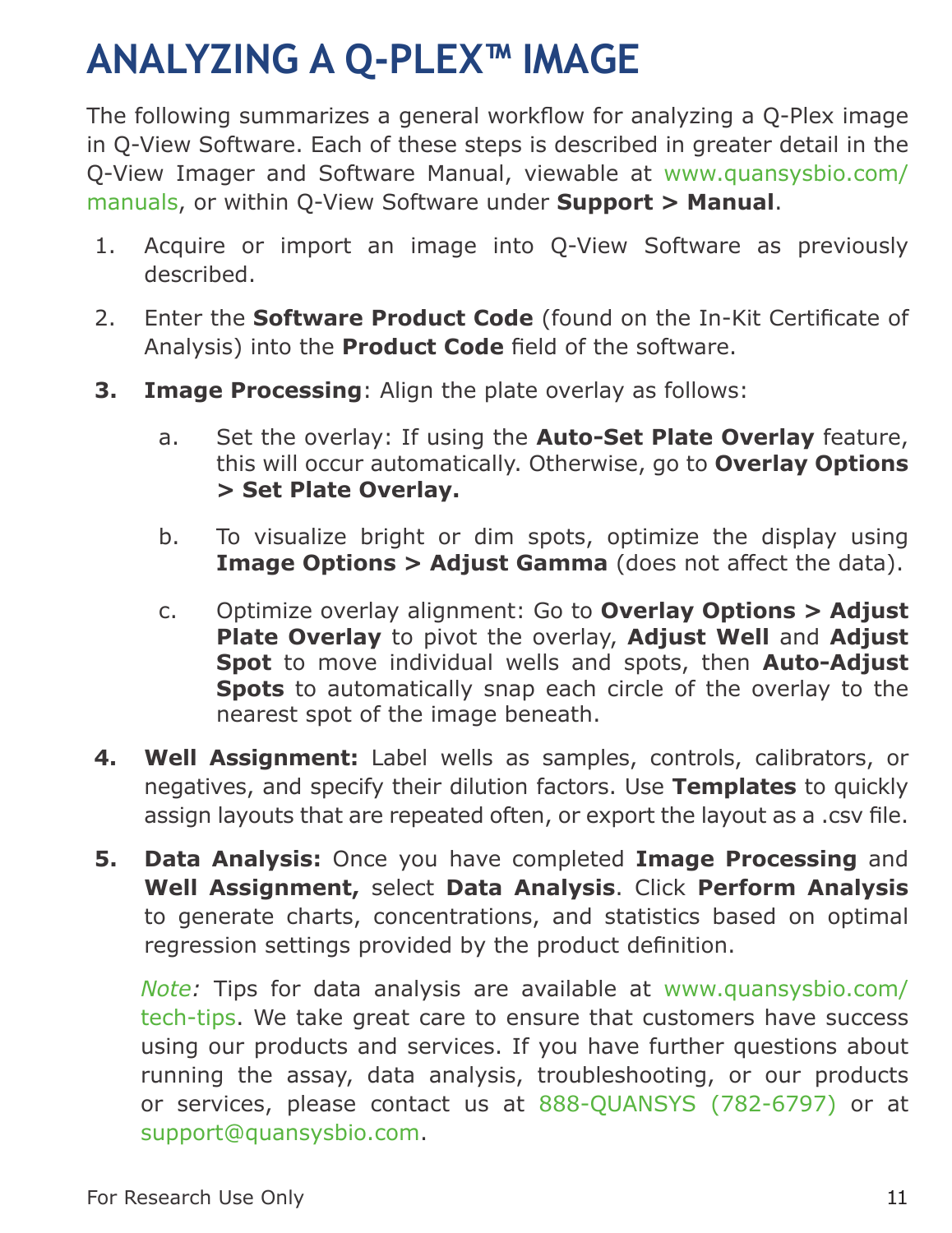#### **APPENDIX A: PLATE WASHING METHODS**

#### Automated Wash Method

1. Use a program that will aspirate and dispense 300-400 μL wash buffer



- 2. Ensure that the plate washer has a program that will not scratch the bottom of the microplate and will prevent plate drying. This is critical to prevent damage to the capture antibody arrays. The simplest method to avoid plate drying is to leave a small, uniform amount (1-3 μL) of wash in the well after the final aspiration, and add the next reagent to the plate as quickly as possible.
- 3. Leaving a uniform amount of wash in the wells can be accomplished with an automated washer by slightly increasing the aspiration height of the washer head.

| <b>Process</b>                     | <b>Distance</b>          | <b>Steps on a Biotek</b><br><b>ELX-405</b> |  |
|------------------------------------|--------------------------|--------------------------------------------|--|
| Aspiration Height                  | 3.810 mm                 | 30                                         |  |
| <b>Aspiration Position</b>         | $1.28$ mm from<br>center | $-28$                                      |  |
| Dispense Height                    | 15.24 mm                 | 120                                        |  |
| no soak or shake cycles are needed |                          |                                            |  |

*For example:*

.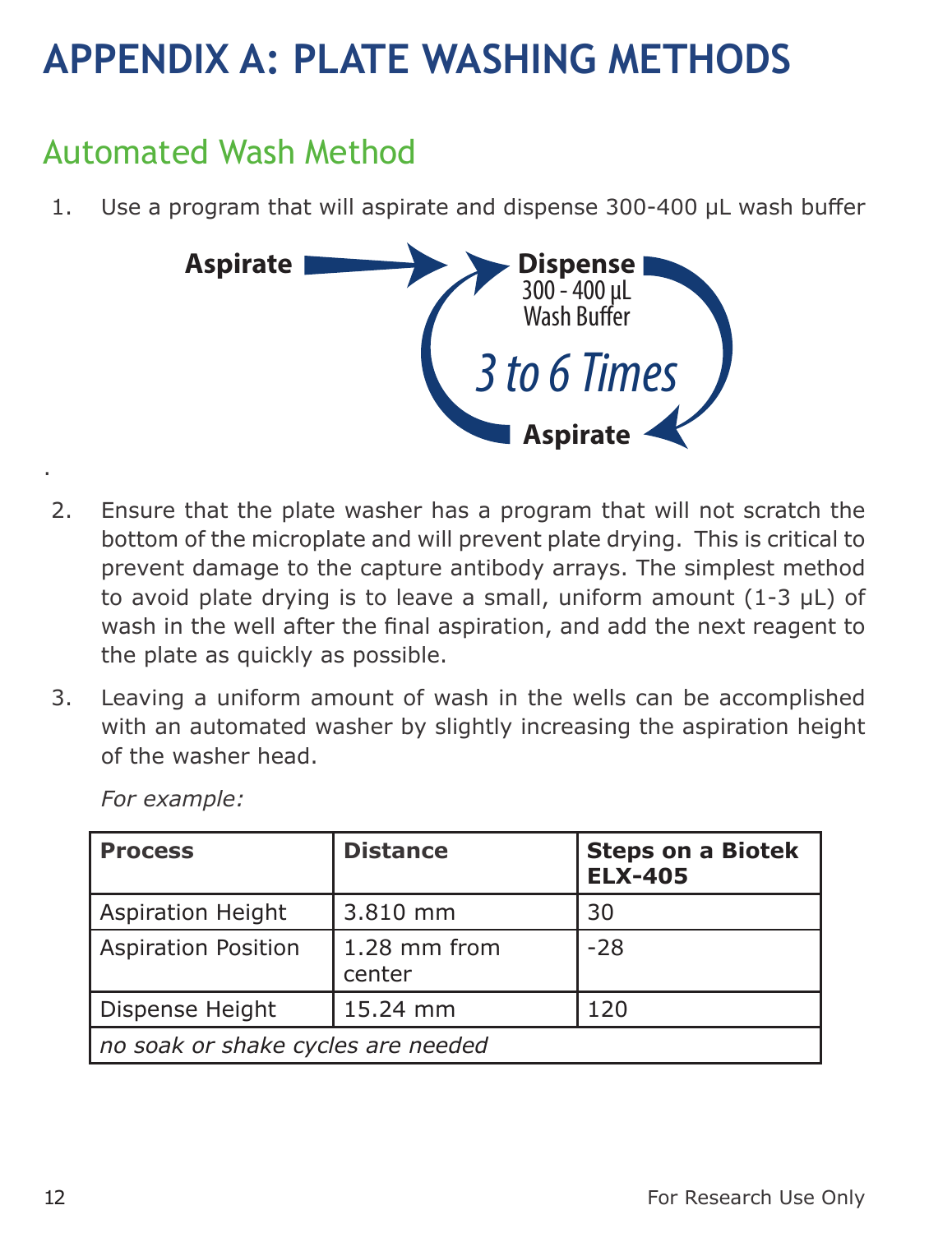- 4. Connect the prepared wash buffer to your automatic plate washer.
- 5. Run 1-2 priming cycles to make sure that the wash buffer is running through the plate washer. When the buffer has run through the machine, the waste will be foamy.
- 6. To ensure that all pins are functioning, in a spare microtiter plate, dispense 100μL wash buffer and ensure that all pins dispense uniformly, then aspirate and ensure that all pins aspirate uniformly.
- 7. Prime the plate washer one time before the first wash step. When running the assay, perform the wash 3 or 6 times according to the protocol.

#### Multichannel Pipette Wash Method

- 1. Just prior to washing, pour the prepared wash buffer into a trough or tray.
- 2. After each incubation, flick the solution out of the plate over a waste container before starting the wash protocol.
- 3. Using a multichannel pipette, dispense 400 μL of wash buffer into each of the wells used in the test.
- 4. Aggressively flick the wash buffer out over a waste container.
- 5. This washes the plate one time. When the assay procedure calls for three or six washes, repeat steps 3-4 accordingly.
- 6. Tap the plate upside down on a paper towel to remove any residual wash.
- 7. Proceed immediately to dispense the next solution so drying does not occur.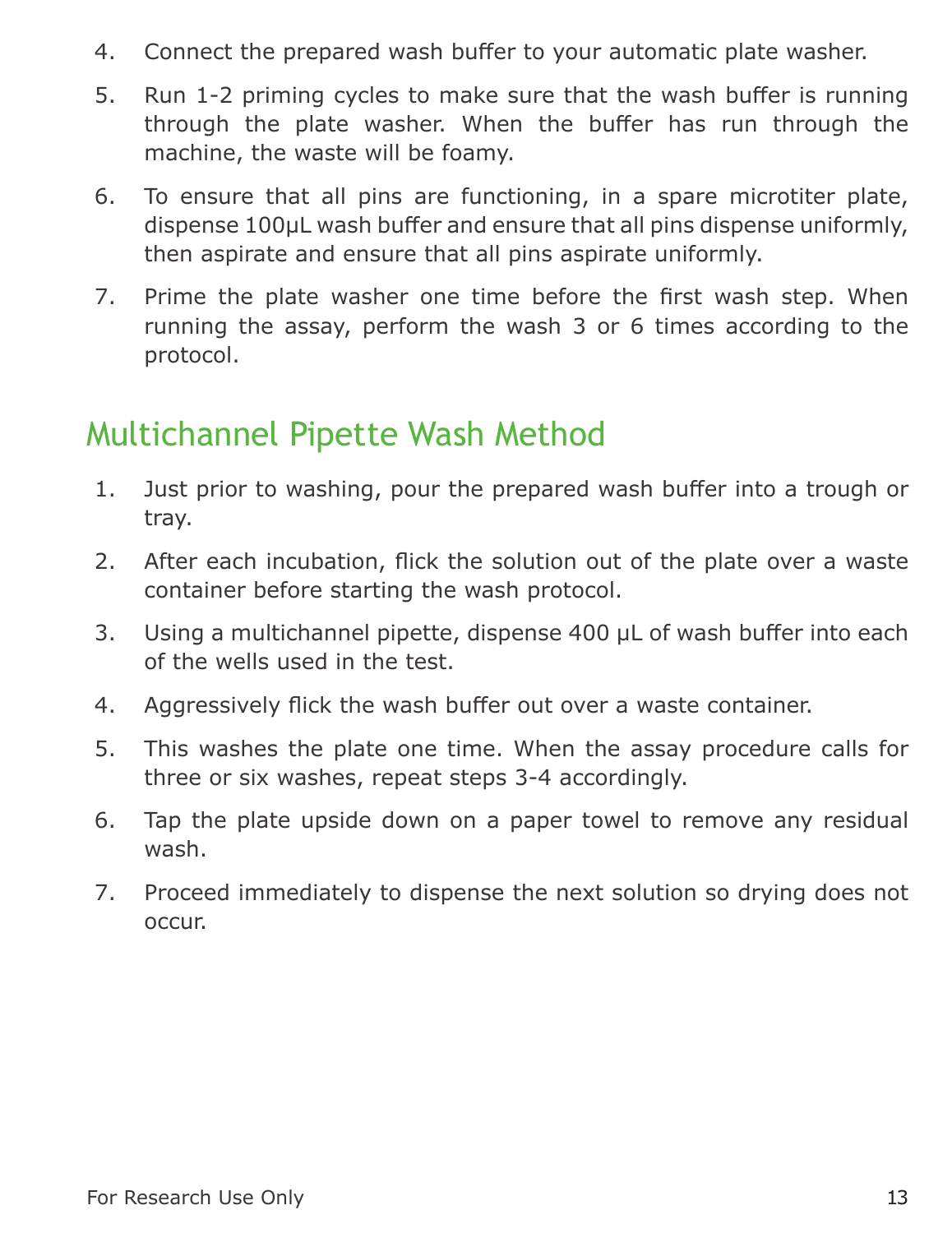### **ABBREVIATED PROTOCOL**

#### **Preparation**

- 1. Install Q-View Software *(page 8)*.
- 2. Set up the imager *(page 8)*.
- 3. Set up microplate washer *(page 12)* and shaker *(page 8).*
- 4. Reconstitute and prepare reagents *(page 8).*

#### **Running the Assay**

- 5. Prepare the calibration curve using the Calibrator and Sample Diluent according to the In-Kit Certificate of Analysis *(page 8)*.
- 6. Prepare the samples with Sample Diluent *(page 9)*.
- 7. Load the calibration curve and samples onto the plate. Shake for two hours at room temperature (500 RPM) *(page 9)*.
- 8. Wash the plate three times, add the Detection Mix, and shake for one hour at room temperature (500 RPM) *(page 9)*.
- 9. Wash the plate three times, add the Streptavidin HRP 1X, shake for 20 minutes at room temperature, (500 RPM) *(page 10)*.
- 10. Allow Substrate A and Substrate B2 to come to room temperature, then mix equal volumes and allow the solution to sit at room temperature *(page 8)*.
- 11. Wash the plate six times, and add the mixed Substrate *(page 10)*.
- 12. Capture and analyze image of the plate *(page 10)*.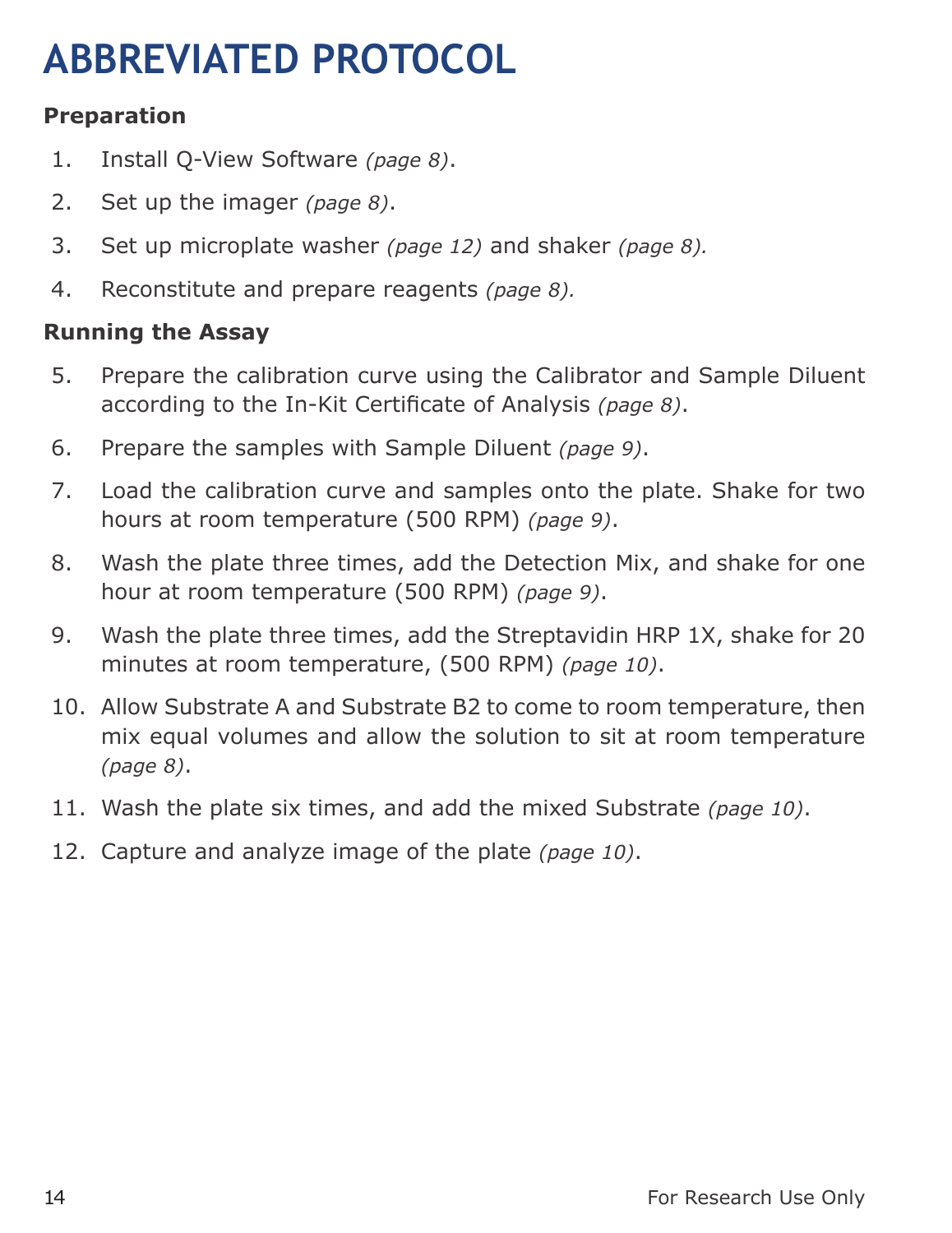#### **PLATE DIAGRAM**

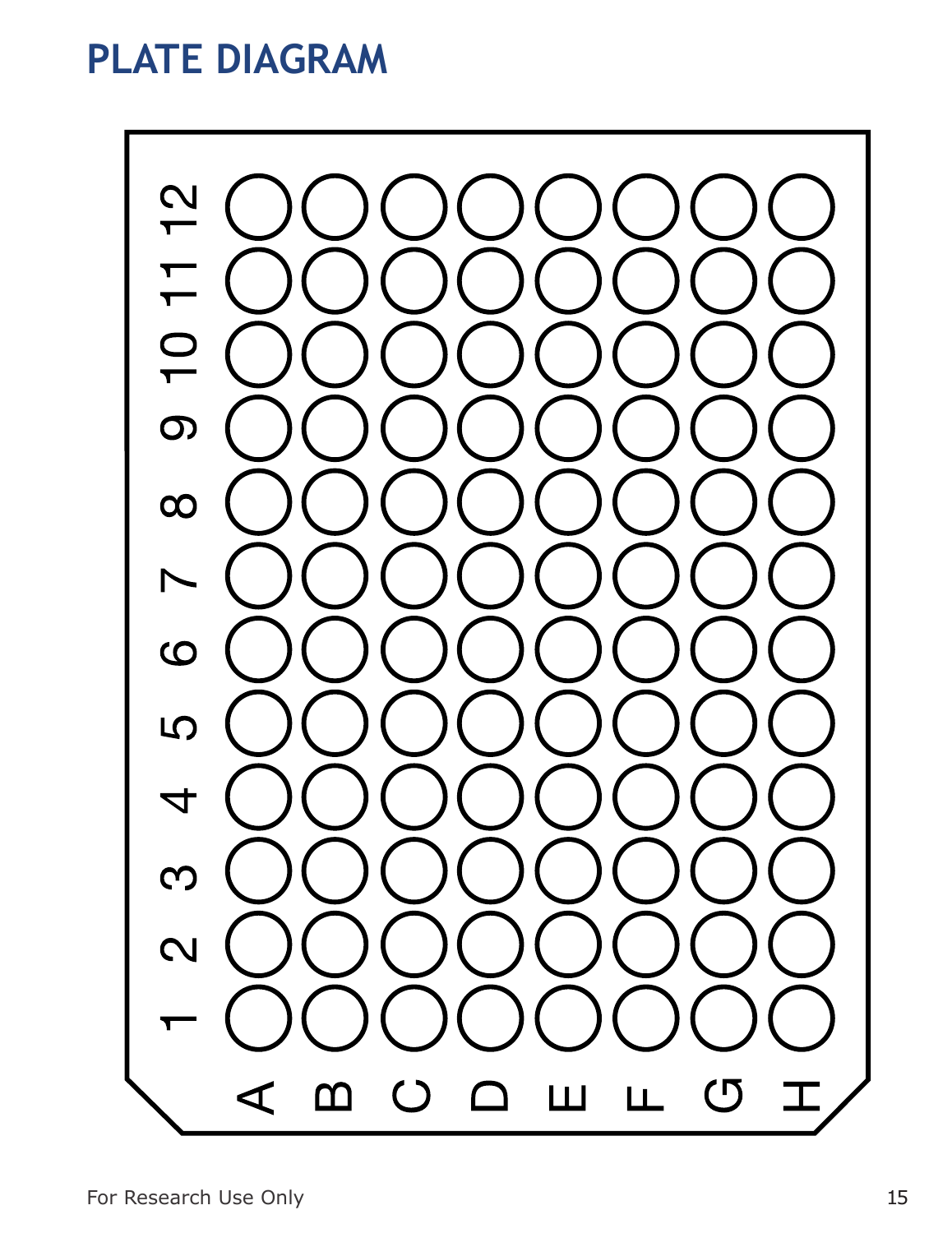#### **NOTES**